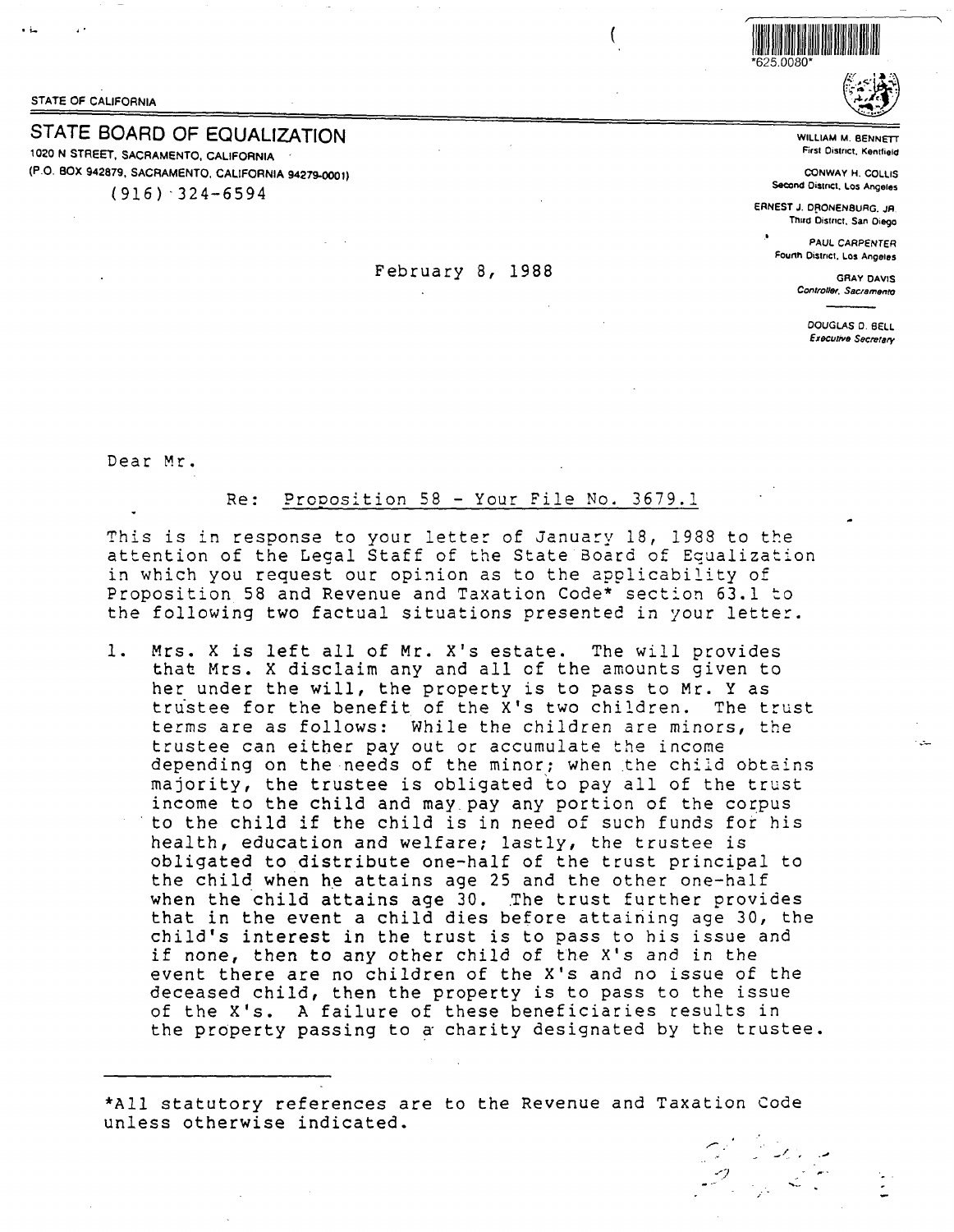. For the purpose of this discussion, the fair market value of the property transferred into the trust is less than \$1,000,000 and constitutes a portion of the decedent's family residence.

### Resoonse:

As you know, Proposition 58 amended article XIIIA of the California Constitution to provide among other things that the terms "purchase" and "change in ownership" do not include the purchase or transfer of the principal residence and the first \$1 million of the full cash value of other real property between parents and children. Chapter 48 of the Statutes of 1987 (AB 47) is tte implementing legislation for Preposition 58. Chapter 48 added section 63.1 to the Revenue and Taxation Code and applies to purchases and transfers of real property completed on or after November 6, 1986.

For purposes of reappraising real property as of the date of change in ownership (purchase or transfer) of real property, Property Tax Rule 462(n)(3) (Title 18, California Administrative Code section 462(n) (3)) provides that the date of death of the decedent shall be used with respect to transfers by will or intestate succession.

It is our position that Proposition 58 and section 63.1 are applicable to transfers through the medium of a trust provided the requirements of those provisions are otherwise satisfied. See enclosed Board Letter to Assessors dated September 11, 1987, No. 87/72, question No. 9. Although Proposition 58 and section 63.1 do not specifically deal with transfers in trust, the change in ownership rules relating to trusts in effect provide that subject to exceptions not here relevant, the present beneficiary of the trust is the beneficial owner of the trust property. Section 62(d), Property Tax Rule 462(c)(2)(A). Further, it is our position that one may be a present trust beneficiary even though the right to receive income is discretionary as long as no one else presently has a right to income or principal.

Since nobody but decedent's children presently has a right to receive the income or principal of the trust, we are of the opinion that the transfer by will is between a parent (Mr. X) and his children for purposes of proposition 58 and section 63.1. This, of course, would include property passing to the trustee as a result of a valid disclaimer by Mrs. X. (Probate Code§ 282(a).) Accordingly, if the date of death of Mr. X was

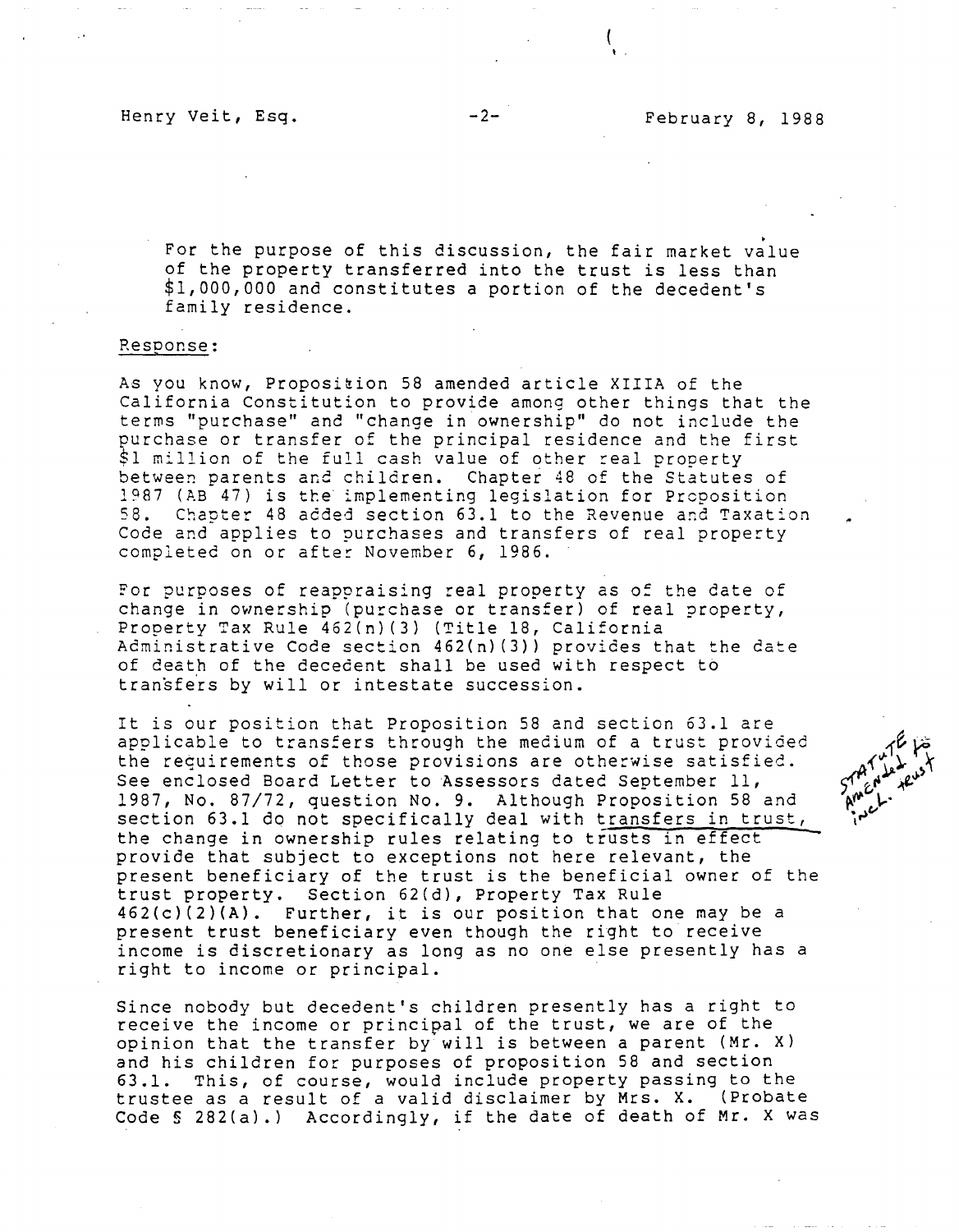(

on or after November 6, 1986 and the full cash value of the real property transferred was less than \$1,000,000\*\* as you indicate, the transfer would be excluded from change in ownership under Proposition 58 and section 63.1.

Further, even if someone other than the children had a present interest in the trust property, a change in ownership would not necessarily result. For example, had Mr. X given Mrs. X a life estate in that portion of the family residence which is in the trust and she di6 not distlaim it either intentionally or because she accepted the life estate and was thus precluded from disclaiming it by Probate Code Section 285(a), the transfer of such interest to Mrs. X would be excluded from change in ownership as an interspousal transfer under section 63. In our view, a change in ownership would result, however, to the extent that persons other than decedent's spouse or children received a present interest in the trust property.

2. Under factual situation number 2, Mr. A is married to Mrs. A. This is his second marriage. The property in question constitutes the sole and separate property of Mr. A. The children who are to be the beneficiaries of the trust are the children of Mr. A. Mrs. A is their stepmother. Mr. A<br>creates a trust for the benefit of his three children. The creates a trust for the benefit of his three children. trust is to terminate upon the death of Mr. A. During the term of the trust, the trustee may distribute income to any of the children if they are in need of funds for their health, education, maintenance and welfare. Upon the death of Mr. A, the property is to be distributed in equal shares to the three children of Mr. A. In the event any child predeceases Mr. A, the property shall pass in accordance with the terms and conditions of a limited power of appointment held by such child. (By limited power of appointment, it is meant that the child cannot appoint to his estate or to his creditors.) The property is commercial real property. All of the parties are adults. For purposes of discussion, the fair market value of the property is \$1,500,000. Further, it is contemplated that Mrs. A will join **Mr. A** in making the gift in determining federal gift tax liability. Please advise as to whether

<sup>\*\*</sup>Under Proposition 58 and section 63.1, the \$1 million full cash value limitation applies to real property other than the principal residence of the transfer. Thus, if the only real property transferred by **Mr. X** was his interest in his principal residence, the \$1 million full cash value limitation is not applicable.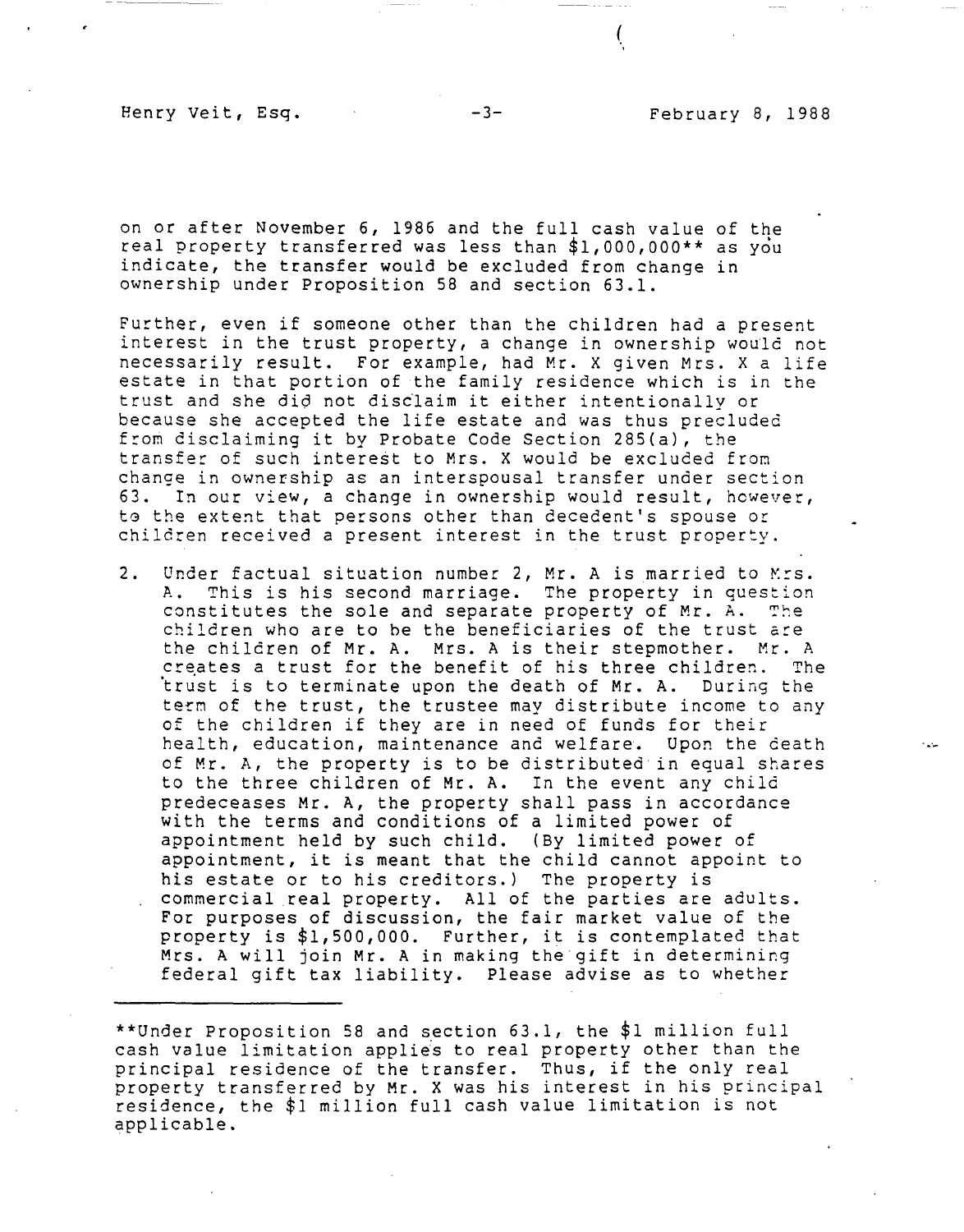$\left($ 

the transfer by Mr. A to the trust is a transfer necessitating reevaluation and, further, please advise' as to whether Mrs. A can join with Mr. A in the gift transfer for purposes of determining the amount of property exempt from reevaluation.

## Response:

As explained above, since there will be no present beneficiary of the income or principal of the trust other than Mr. A's children the transfer is between a parent and his children for purposes of Proposition 58 and section 63.1. Only \$1,000,000· of full cash value will be excluded from change in ownership, however, unless **Mr. A** first conveys an undivided interest in the real property to Mrs. A. Such a transfer would be excluded from change in ownership by section 63. If such a transfer is made, Mr. A as a parent and Mrs. A as a stepparent can combine their separate \$1,000,000 exclusions and jointly transfer the property to the trust without reappraisal  $(S 63.1(a)(2))$ ,  $(b)(2)$  and  $(c)(2)(B)$ .

Since section 2 of chapter 48 expresses the intent of the Legislature that section 63.1 shall be liberally construed in order t9 carry out the intent of Proposition 58 and since section 2 expressly approves specified step transactions, it is our view that a preliminary transfer by Mr. A to Mrs. A should be fully recognized for purposes of excluding the transfer in trust from change in ownership.

Lastly, you request that we make available to you copies of any rulings we have issued on the subject of transfers to trusts and the result of such transfers on the reappraisal of property for property tax purposes.

In response to your request, we are enclosing copies of representative opinion letters under my signature regarding the applicability of Proposition 58 and section 63.1 to transfers into and out of trusts dated June 19, 1987 and December 11, 1987.

In addition to the foregoing, we are enclosing copies of pages 5410.2, 5411 and 5412 of the Property Tax Law Guide. As you can see, these pages contain annotations of opinion letters concerning whether transfers into and out of trusts are changes in ownership without regard to Proposition 58 and section 63.1. If you desire copies of any of these opinion letters, please let us know. There is a charge of \$3.00 plus \$.10 per page for each letter.